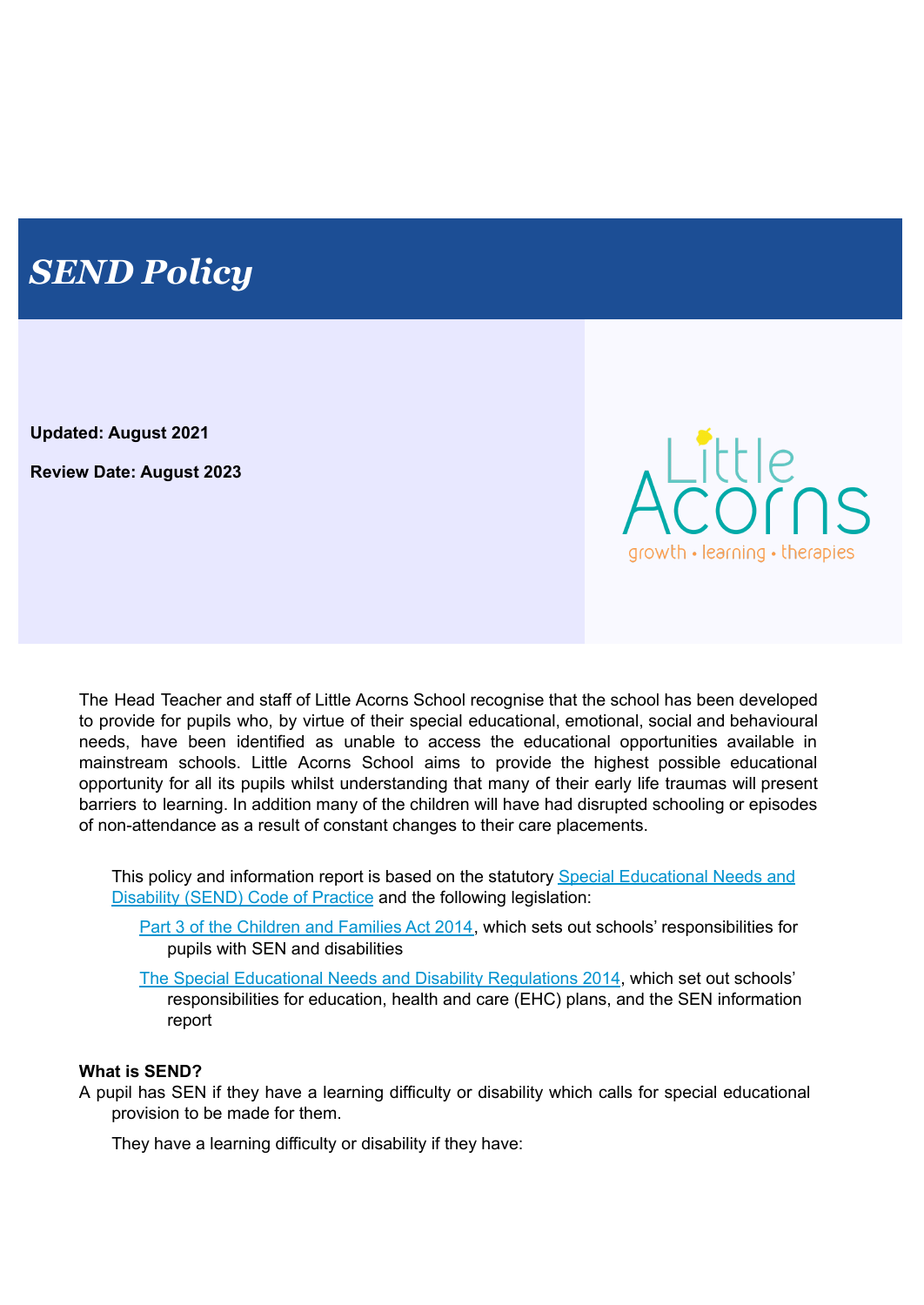- A significantly greater difficulty in learning than the majority of others of the same age, or
- A disability which prevents or hinders them from making use of facilities of a kind generally provided for others of the same age in mainstream schools
- Special educational provision is educational or training provision that is additional to, or different from, that made generally for other children or young people of the same age by mainstream schools.

## **Roles and Responsibilities:**

The Head teacher is responsible for SEN within the school:

They will:

- Determine the strategic development of the SEN policy and provision in the school
- Have day-to-day responsibility for the operation of this SEN policy and the co-ordination of specific provision made to support individual pupils with SEN, including those who have EHC plans
- Provide professional guidance to colleagues and work with staff, parents, and other agencies to ensure that pupils with SEN receive appropriate support and high quality teaching
- Advise on the deployment of the school's delegated budget and other resources to meet pupils' needs effectively
- Be the point of contact for external agencies, especially the local authority and its support services
- Liaise with potential next providers of education to ensure pupils and their parents/carers are informed about options and a smooth transition is planned
- Ensure that the school meets its responsibilities under the Equality Act 2010 with regard to reasonable adjustments and access arrangements
- Ensure the school keeps the records of all pupils with SEN up to date
- Have overall responsibility for the provision and progress of learners with

### **In their roles as Class Teachers:**

Each class teacher and class leader are responsible for:

- The progress and development of every pupil in their class
- Working closely with any teaching assistants or specialist staff to plan and assess the impact of support and interventions and how they can be linked to classroom teaching
- Review each pupil's progress and development and decide on any changes to provision
- Ensuring they follow this SEN policy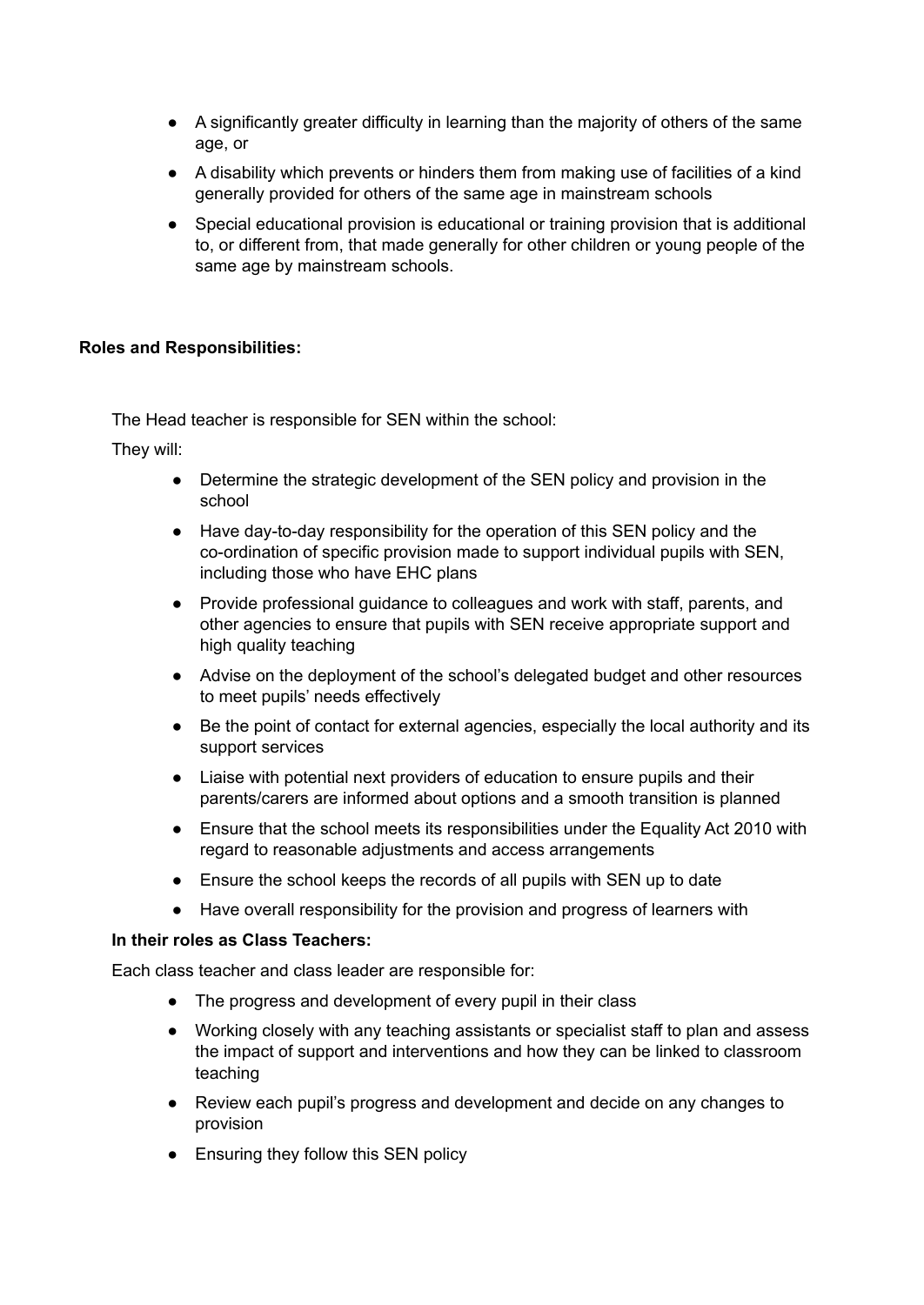- As Designated Teachers for CiC they will also liase with The Virtual Schools.
- All assessments will be recorded and evidenced on Classroom Monitor (or suitable assessment too eg Numicon Breaking Barriers Assessment)

## **Fundamental Principles**

- All children are entitled to have their particular needs recognised and addressed.
- All admissions to Little Acorns are referrals through the Local Authority, with the school stating whether they are able to work towards the outcomes of the child's EHCP.
- Little Acorns school promotes equality for all and so all referrals will be considered and accessibility arranged.
- To promote children's self esteem in order that they can achieve their personal best and become confident learners.
- Meeting special educational needs is the responsibility of all staff at the school and in this they can draw on the expertise and resources of the whole staff team.
- Building strong relationships with school staff will support and hold the children.
- Using the therapeutic support available for children and staff will enable greater understanding of the emotional needs of the children.
- The education of the children will be more effective if pupils, their key-workers from the home and Local Authorities (LAs)are fully involved in partnership with the school.

### **SEN information report**

### **The kinds of SEN that are provided for**

Our school currently provides additional and/or different provision for a range of needs, including:

- Communication and interaction, for example, autistic spectrum disorder, Asperger's Syndrome, speech and language difficulties
- Cognition and learning, for example, dyslexia, dyspraxia,
- Social, emotional and mental health difficulties, for example, attention deficit hyperactivity disorder (ADHD),
- Sensory and/or physical needs, for example, visual impairments, hearing impairments, processing difficulties, epilepsy
- Moderate/severe/profound and multiple learning difficulties

### **5.2 Identifying pupils with SEN and assessing their needs**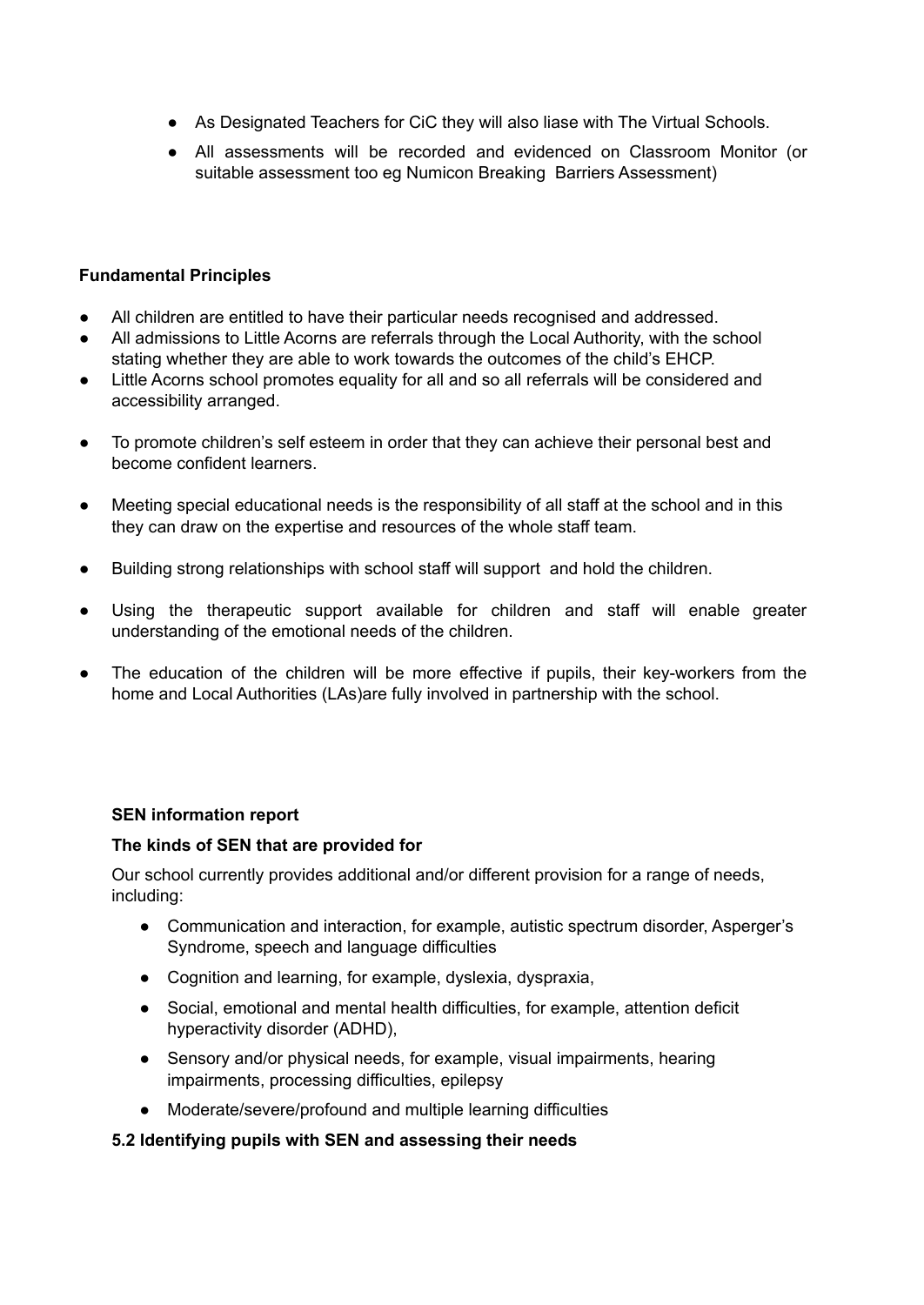We will assess each pupil's current skills and levels of attainment on entry, which will build on previous settings and Key Stages, where appropriate. Class teachers will make regular assessments of progress for all pupils and identify those whose progress:

Is significantly slower than that of their peers starting from the same baseline

Fails to match or better the child's previous rate of progress

Fails to close the attainment gap between the child and their peers

Widens the attainment gap

This may include progress in areas other than attainment, for example, social needs.

Slow progress and low attainment will not automatically mean a pupil is recorded as having SEN.

When deciding whether special educational provision is required, we will start with the desired outcomes, including the expected progress and attainment, and the views and the wishes of the pupil and their parents. We will use this to determine the support that is needed and whether we can provide it by adapting our core offer, or whether something different or additional is needed.

## **Assessing and reviewing pupils' progress towards outcomes**

*To draw a clear analysis of the pupils needs Little Acorns School we look at:*

- The teacher's assessment and experience of the pupil
- Their previous progress, attainment and behaviour
- Other teachers' assessments from their previous setting, where relevant
- The individual's development in comparison to their peers and national data
- The views and experience of parents/carers and social workers.
- The pupil's own views
- Advice from external support services, if relevant
- The assessment will be reviewed regularly.

All teachers and support staff who work with the pupil will be made aware of their needs, the outcomes sought, the support provided, and any teaching strategies or approaches that are required. We will regularly review the effectiveness of the support and interventions and their impact on the pupil's progress.

### **Our approach to teaching pupils with SEN**

Teachers are responsible and accountable for the progress and development of all the pupils in their class. High quality teaching is our first step in responding to pupils who have SEN. This will be differentiated for individual pupils and planned in accordance to the outcomes on their individual EHCP.

We will also provide the following interventions:

- 1. Speed Up
- 2. Read, Write, Inc
- 3. Lego Intervention
- 4. Equine Therapy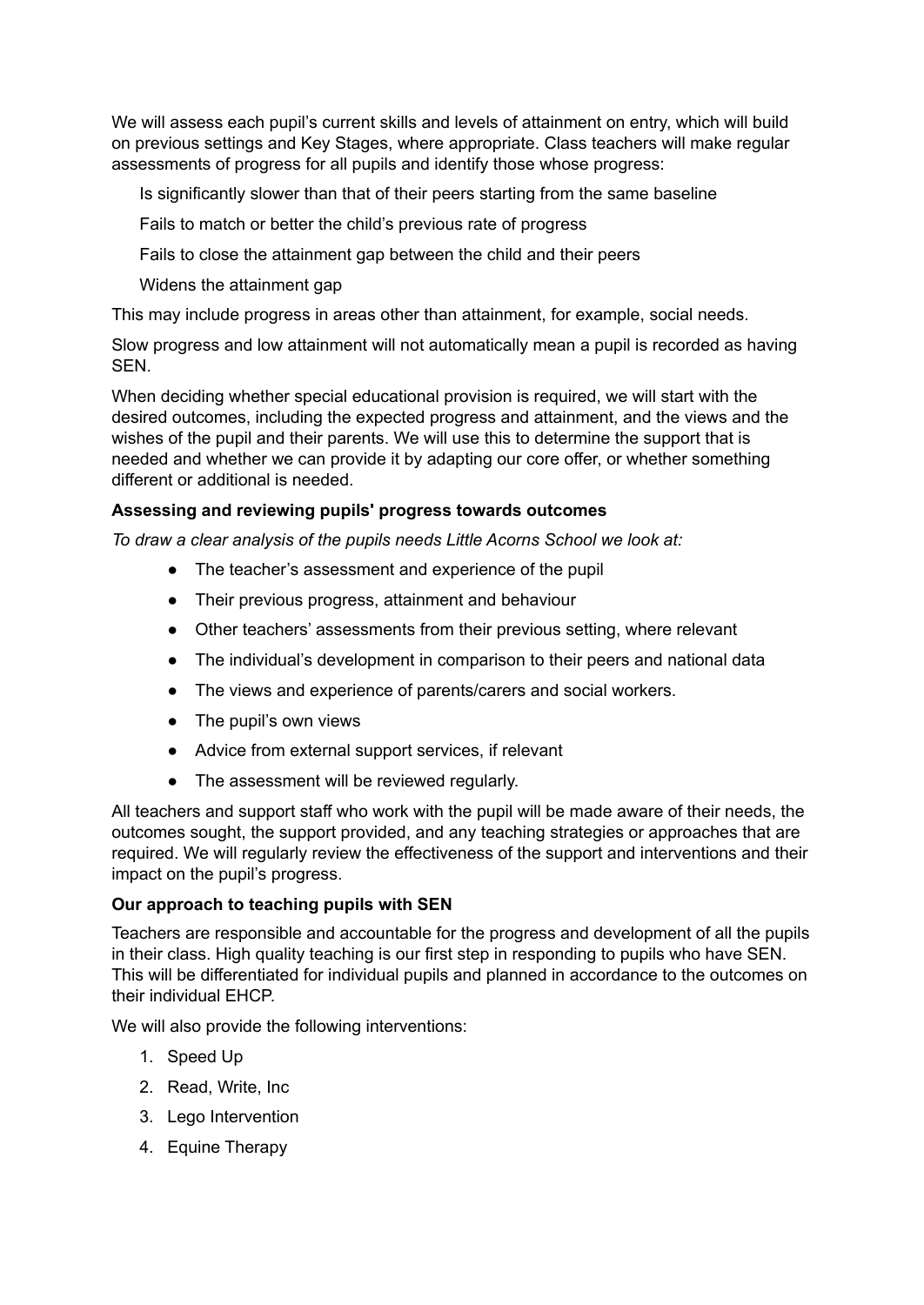- 5. Music Therapy
- 6. EMDR
- 7. Paws.B Mindfulness
- 8. Friendship Skills Courses
- 9. Theraupeutic Life Story.
- 10. Access to a local soft play/sensory room where appropriate and necessary to meet the children's needs.
- 11. CBT
- 12. Yoga and Meditation therapy
- 13. Drawing and Talking Intervention
- 14. Sensory Circuits

## **5.7 Adaptations to the curriculum and learning environment**

We make the following adaptations to ensure all pupils' needs are met:

- Differentiating our curriculum to ensure all pupils are able to access it, for example, by grouping, 1:1 work, teaching style, content of the lesson, etc. Class groups are determined by the individual children in the class at time.
- Adapting our resources and staffing
- Ensuring the room is laid out in a way to ensure the learning of all pupils reaches it full potential.
- Using recommended aids, such as laptops, coloured overlays, visual timetables, larger font, etc.
- Differentiating our teaching, for example, giving longer processing times, pre-teaching of key vocabulary, reading instructions aloud, etc.
- Visual aids such as timetables, story boards and smiley faces.
- Arranging off-site activities such as sensory room, equine, swimming and woodland walks.
- Consulting with the children to set targets, sharing reports and inviting them to professionals meetings such as LAC and PEP meetings where appropriate for the individual child.
- Teaching the children Life Skills such as cookery and shopping both inside and outside the classroom.

# **5.10 Securing equipment and facilities**

All pupils' needs are regularly reviewed at LAC meetings and additional provisions or equipment needed are agreed at PEP meetings. Pupil Premium is also to ensure children have the equipment needed to meet their needs (where this is paid by the local authority) We also have reviews from occupational therapists and other outside agencies as well as recommendations from medical reviews such as those from Great Ormond Street. It all adds up to making sure that our children have the best provisions available in order to enable them to progress.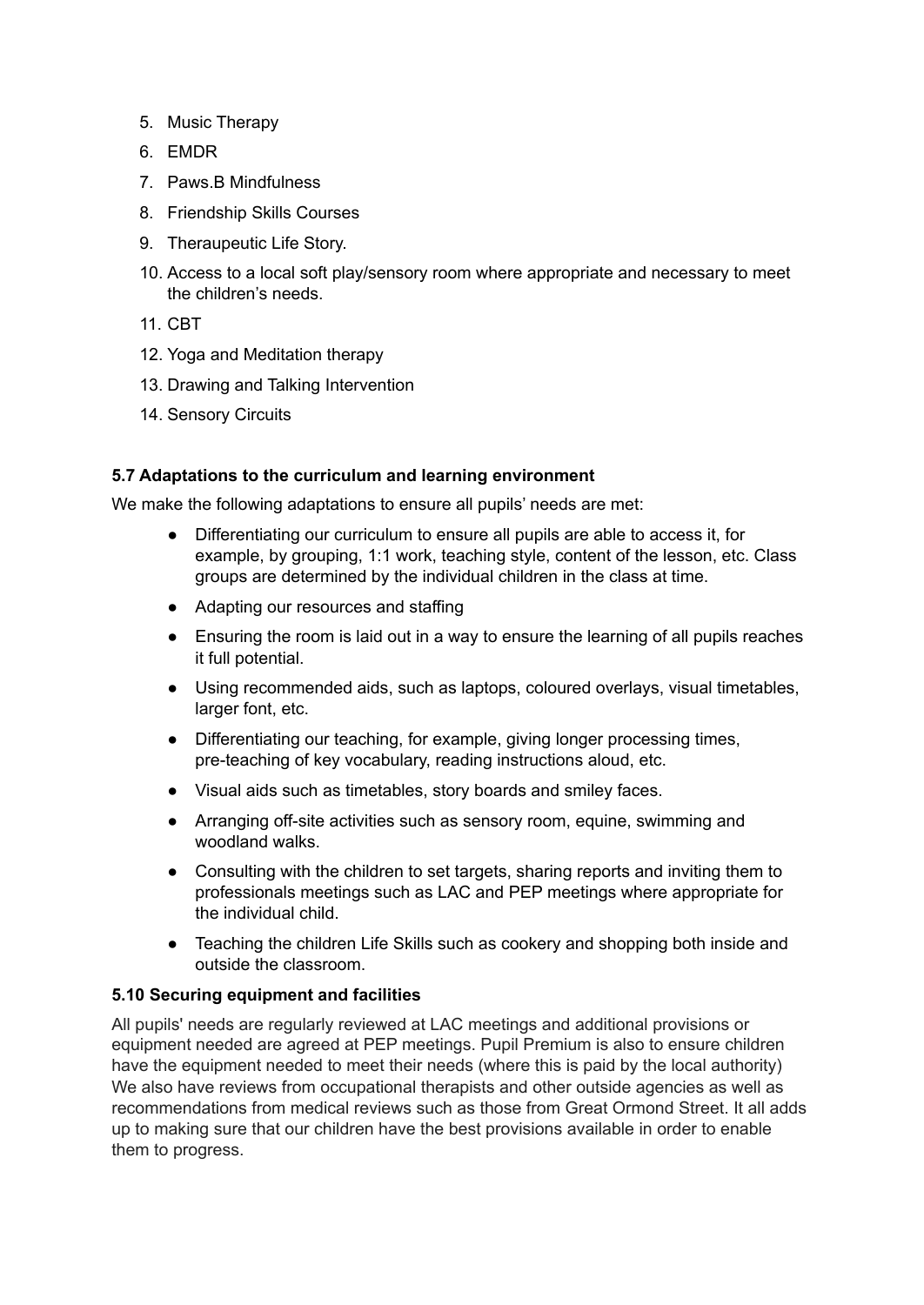## **Evaluating the effectiveness of SEN provision**

We evaluate the effectiveness of provision for pupils with SEN by:

- Reviewing pupils' individual progress towards their goals each term, this is through a Pupil Progress Meeting With Co-Head teachers, LSA's and one of the school improvement advisors (3 times a year)
- Reviewing the impact of interventions termly.
- Using provision maps to measure progress against the Outcomes stated on each child's EHCP. These are colour coded to ensure each target relating to the outcomes are looked at individually and short term targets evaluated.
- Holding annual reviews for pupils with statements of SEN or EHC plans

## **Enabling pupils with SEN to engage in activities available to those in the school who do not have SEN**

All of our extra-curricular activities and school visits are available to all our pupils, including our after-school clubs.

All pupils are encouraged to take part in sports day/school plays/special workshops/end of year celebrations, etc.

No pupil is ever excluded from taking part in these activities because of their SEN or disability, extra support is given in these situations where needed.

### **Support for improving emotional and social development**

All children at Little Acorns have emotional and social needs due to the trauma they have faced prior to coming to Little Acorns School. Social and Life Skills are integrated into the curriculum on a daily basis. Progress in these areas is evidenced through photographs and small step targets on their provision maps which link directly to outcomes from each child EHCP.

# **Working with other agencies**

Little Acorns School work alongside a various number of outside agencies, including (but not exclusive to):

- Social workers
- Educational Psychologists
- Occupational Therapists
- Speech and Language Therapists
- Psychotherapists

### **Complaints about SEN provision**

*Please see Little Acorns School Complaints Policy.*